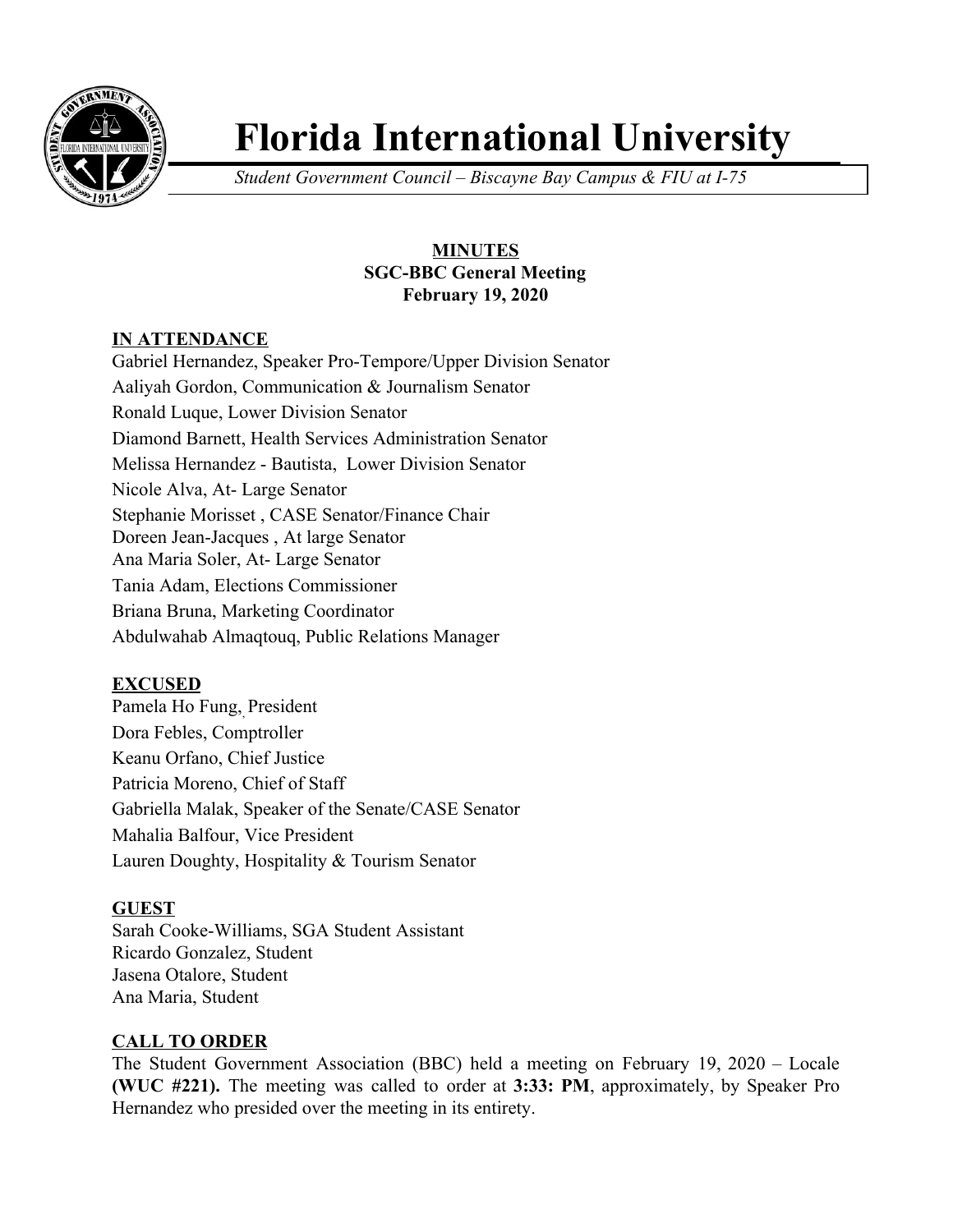#### **Speaker Pro WELCOME**

- Finance request, sustainability, have less members today but will try to make the most
- Finazling with the U-ODA of parking resolution and figuring out technicalities,
- IA came into effect in middle of month
- There will only be one meeting this month,
- He attended the moral of Juan Morris the third
- The event was very emotional and he states that if anyone is having trouble to please seek counseling
- If you need help you can also talk to him

# **APPROVAL OF THE MINUTES**

Senator Morisset moved to approve the minutes of January 29, 2019.Senator Barnett seconds. Motion passes and the minutes are approved

#### **Cabinet Report**

#### **Ms. Benoit**

- Went to town hall meeting
- She wants to have an event for the month of February
- March 11th, on a Wednesday

#### **Ms. Adam**

- Spoke at town hall meeting
- Wants to collaborate with a club for Day on the Bay

#### **Ms. Bruna**

- With Abdulwahab have been posting everyday with environmental fun facts for the Day on the Bay event
- She is working on video week for students for BBC life.

## **Senator's Report**

## **Senator Morisset**

- There were two graduate requests last week
- 2458 undergraduate
- 3500 graduate
- Senator Barnett is working on preparations for it
- One more person is requesting 1500 for BBC event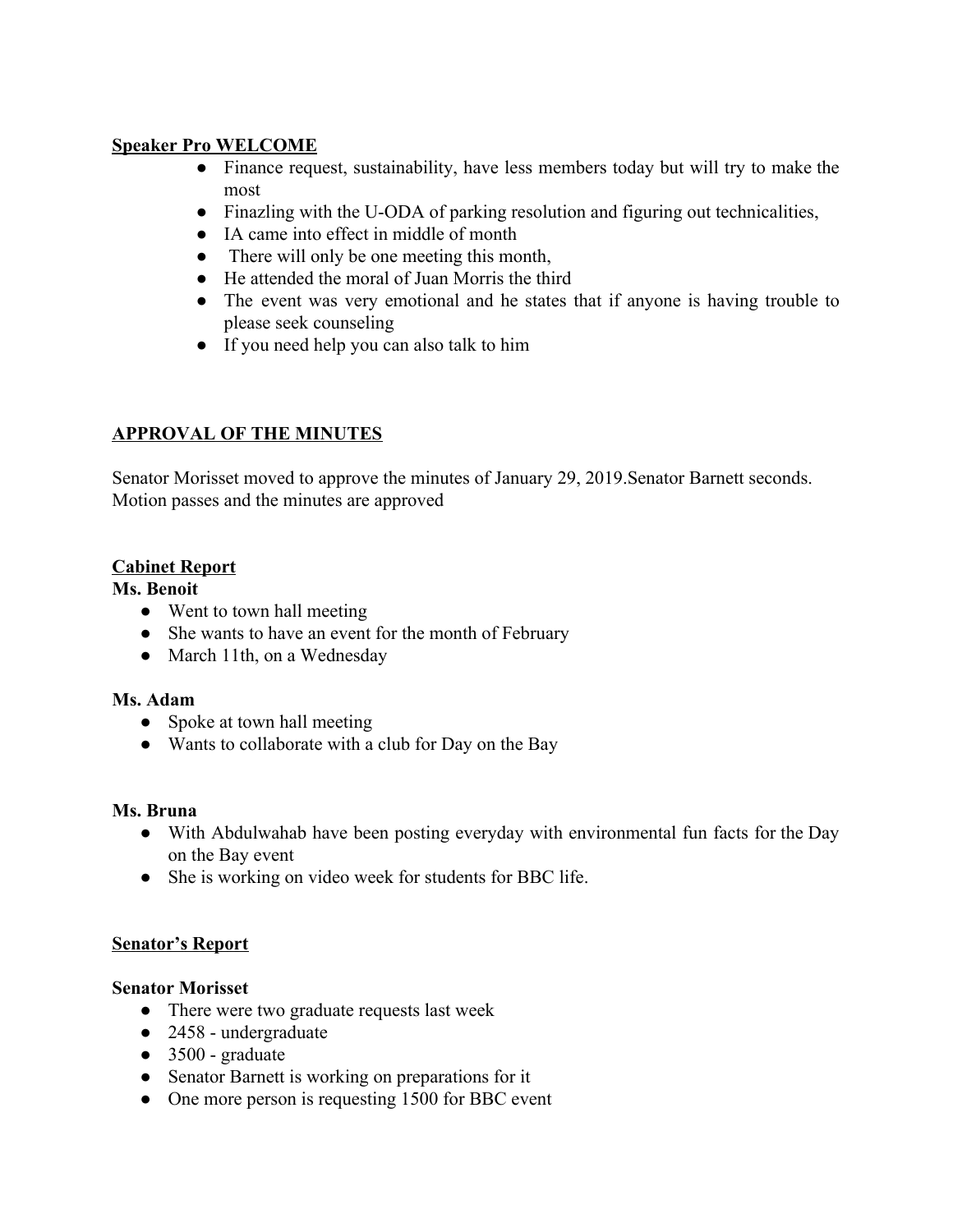• Attended congress meeting on Monday

Yield**:**

#### **Senator Barnett**

- She is working on a survey for HSA students who
- She spoke with a chair last week who sent a survey
- Senator states that she will make changes.

### **Senator Soler:**

- She has noticed the cafeteria stopped using plastic plates and actual plates
- Working on legislative to bring more honors event to BBC
- Spoke with Dr. Enrique and he approved
- She wants to think about where event will be held
- She is trying to figure out how many honors students are here at BBC

## Yield

## **Senator Hernandez**

- She is trying to advocate to get more visitor parking spots
- Trying to get more community involvement, and reach local owned business
- She is trying to get more support and wants to give back more than receive.

## **Senator Gordon:**

- Women's event will happen later in March
- Women's event will happen in March and the theme is how to be a leader in your community
- Men are also welcome
- She is working on the recycling event
- She wrote a resolution for air pollution
- Trying to meet with sustainability committee
- Spoke with Mrs. Adames-James and it will probably happen in the first week of April
- The theme is highlighting sustainability, reduce and recycle
- If anyone has any ideas for recycling events let her know.

## **Senator Luque**

- Constitutional bill from Vice President was rejected by MMC
- A special event at Hogan committee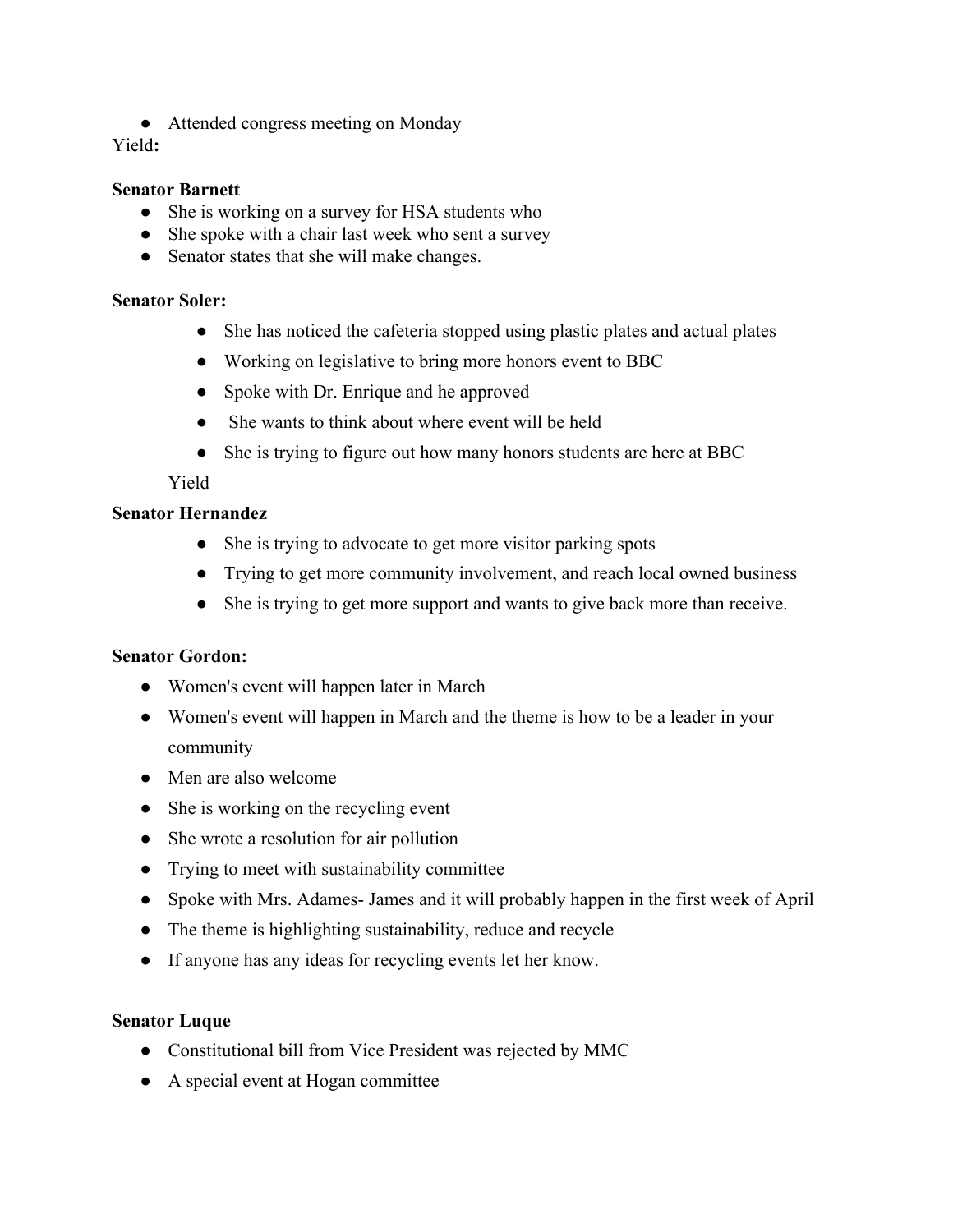- Will chose committees from BBC and MMC to discuss what was being discussed in congress
- Congressional procedures were good, but there was a section that questioned whether BBC and MMC should vote as a whole or seperate
- MMC wants to vote as a unit.

# Yield.

# **Senator Barnett**

- Attended town hall meeting
- Thinking of starting an event next month for Women's health
- She will get more in depth with that when E board comes back
- Survey is on a pause

# **OLD BUSINESS**

# **A. Minutes for November 2019**

- Speaker Pro Hernandez move
- Moved to correct any spelling

# B. **Finance Requests of \$650.00 for** *Ricardo Gonzalez, Jessenia Otalora, Anamaria*

# *Astudillo* **for** *Florida Undergraduate Research Conference*

- Ricardo Gonzalez, Jessenia Otalora, Anamaria presented
- Kinesiology Research Team
- Florida annual conference undergraduate is held every year
- They will represent FIU
- Administrator Professor, Ricardo Gonzalez , Jasena Otalore, and 3 other students
- They will have 3 presentations
- They represented FIU  $\omega$  Psychology in Oregon in 2019
- They wanted to do a bake sell, but was not approved to start it
- **● Total request \$650.00**

Senator Morissett moved to extend

Senator Barnett seconds

• Motion passes

Senator Luque moved to extend Q and A by 5 minutes